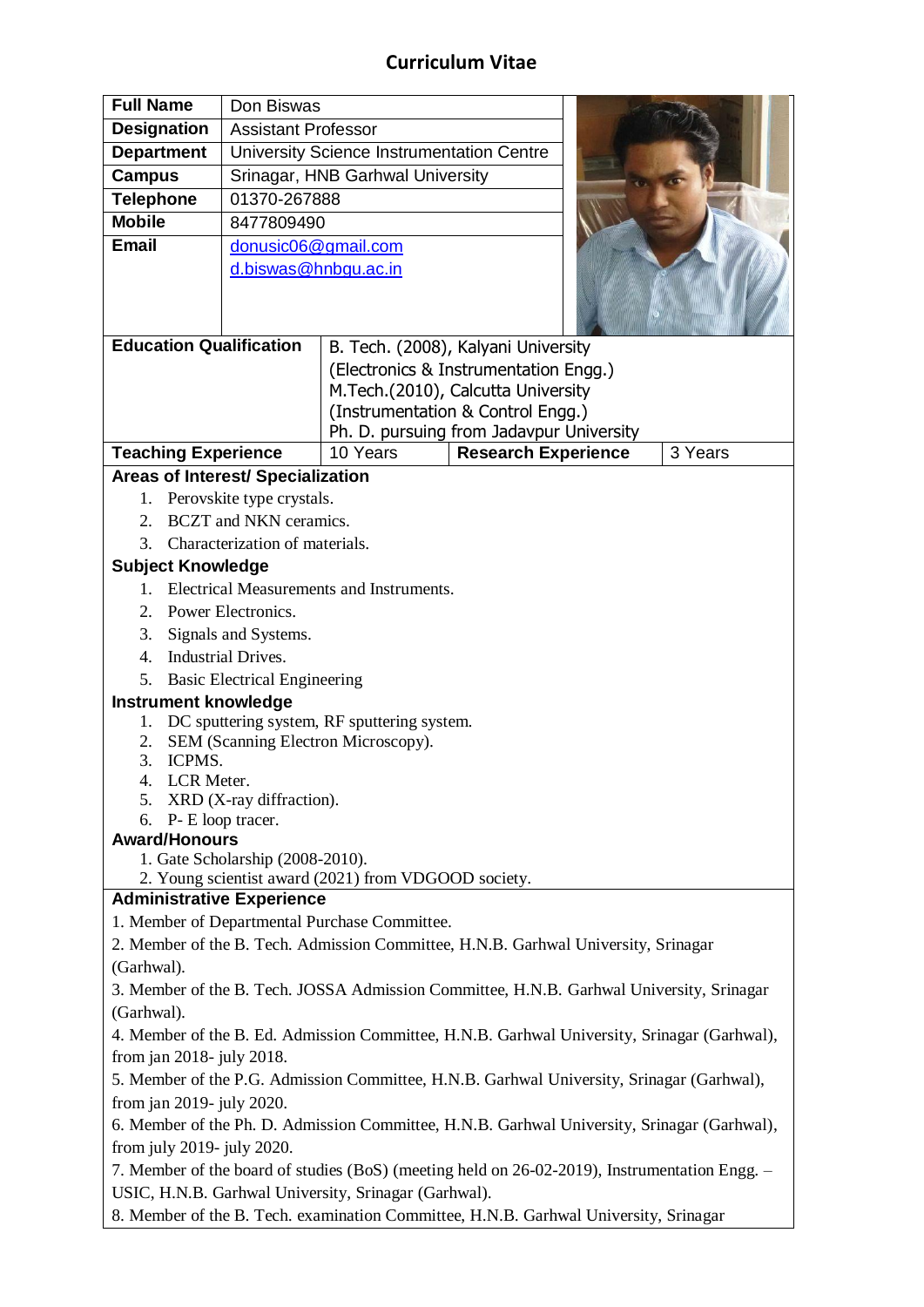#### (Garhwal).

# **Conference/Symposium/Workshop/Invited lecture Attended/Delivered during last eight years (2012-2020)**

- **1.** Attended short term course on "PCB Layout, Fabrication and Testing" from 14-01-2013 to 18-01-2013, organized by NITTTR Chandigarh, India.
- **2.** Attended Conference on "Recent Advances in Material Science (NCRAMS-13)", organized by Dept. of Physics, H.N.B. Garhwal University, Srinagar (Garhwal), 26-27 October, 2013.
- **3.** Attended Orientation Course organized by Academic Staff College, Jadavpur University, Kolkata, 04 Aug. - 01 Sept., 2014.
- **4.** Attended a Workshop on NMEICT Awareness "Recent Trends in Education System", organized by National Institute of Technology, Uttarakhand, on 29-30 November, 2014.
- **5.** Attended Refresher Course on "Disaster Management" organized by UGC-HRDC, Kamaun University, Nainital (Uttarakhand) from 02 – 23 Dec, 2016.
- **6.** Attended two day training program on "Ethics & Values in Public Governance", organized by Academic Activity Centre, HNBGU, Uttarakhand, 28-29 May, 2017.
- **7.** Attended one month Induction training Program organized by FDC, HNBGU, Uttarakhand, 01-30 June, 2018.
- **8.** Presented a Invited talk on the topic ferroelectrics in "International Conference on Aerosol, Air Quality and Climate Change", organized by Dept. of Physics, H.N.B. Garhwal University, Srinagar (Garhwal), 21-23 October, 2018.
- **9.** Attended a Short term training Program on Data Analysis Awareness "Computational Techniques in Research Methodology for Science and Social Sciences", organized by FDC, HNBGU, Uttarakhand, 25-31 July, 2019.
- **10.** Attended a short term training program on "Dimensions of Qualitative Research", organized by FDC, HNBGU, Uttarakhand, 21-27 Aug., 2019.
- **11.** Attended a short term training program on "Nanotechnology for electronic and photonic devices (Nanodev 2020)" organized by Punjab Engg. College, Chandigarh, during  $15<sup>th</sup>$  june, 2020- 19<sup>th</sup> june, 2020.
- **12.** Attended online lecture series on "Academic Leadership in Higher education during and after Covid- 19 pandemic" organized by HNB Garhwal university, Srinagar Garhwal, during 22<sup>th</sup> june, 2020- 26<sup>th</sup> june, 2020.
- **13.** Attended a short term training program on "Pedagogical Training for Teachers on Tools for Online Teaching Learning and Evaluation" organized by Swami Ramanand Teerth Marathwada University, Nanded, during 1<sup>st</sup> july 2020-6<sup>th</sup> july, 2020.
- **14.** Attended a short term course on "Sub-micrometer Semiconductor Device to Circuit Co-Design and Modeling Techniques" organized by NIT Jhalandar, Punjab, during 20<sup>th</sup> Aug., 2020- 24th Aug., 2020.

### **In the Proceedings of Conferences/ Seminars**

- **1.** K. Kumar, A. Bahuguna, **D. Biswas**, Four band slotted microstrip antenna, State level conference on Imagineering, Tula's Institute, Dehradun, Uttarakhand, 25<sup>th</sup> October, 2018.
- **2. D. Biswas**, P. Sharma, N. S. Panwar, Piezoelectric properties of lead free  $Ba_{1-x}Ca_xZr_{0.1}Ti_{0.9}O_3$  $(x = 0.150)$  ceramics with different sintering temperature, International conference on Material Science and Applications (ICMSAA-2019), Physics Department, H. N. B. Garhwal University, Uttarakhand, 25-27 Nov, 2019.
- **3.** V. Rohilla, **D. Biswas**, P. Thapliyal, G. S. Kathait, Recent Trends in Solar Energy Conversion Techniques, National Conference on "Recent Advancements in Natural Products Chemistry and Nanotechnology"(RANPCN-2019), Department of chemistry, H. N. B. Garhwal University, 9-10, September 2019.
- **4.** V. Rohilla, **D. Biswas**, P. Thapliyal, G. S. Kathait , S. Singh, Estimation of some essential, non essential toxic and toxic elements in some Indian Black Tea sold in market by ICP-MS and their risk assessment, International Conference on Material Science and Applications (ICMSAA-19), Department of Physics, H. N. B. Garhwal University, 25-27, November, 2019.
- **5. D. Biswas**, P. Sharma, N. S. Panwar, Electrical and optical properties of lead free Ba1-  $_{x}Ca_{x}Zr_{0.1}Ti_{0.9}O_3$  (x = 0.150) ceramics, international-conference-on-innovative-research-inapplied-science-engineering, RIT, Roorkee, 20-21, Feb., 2021.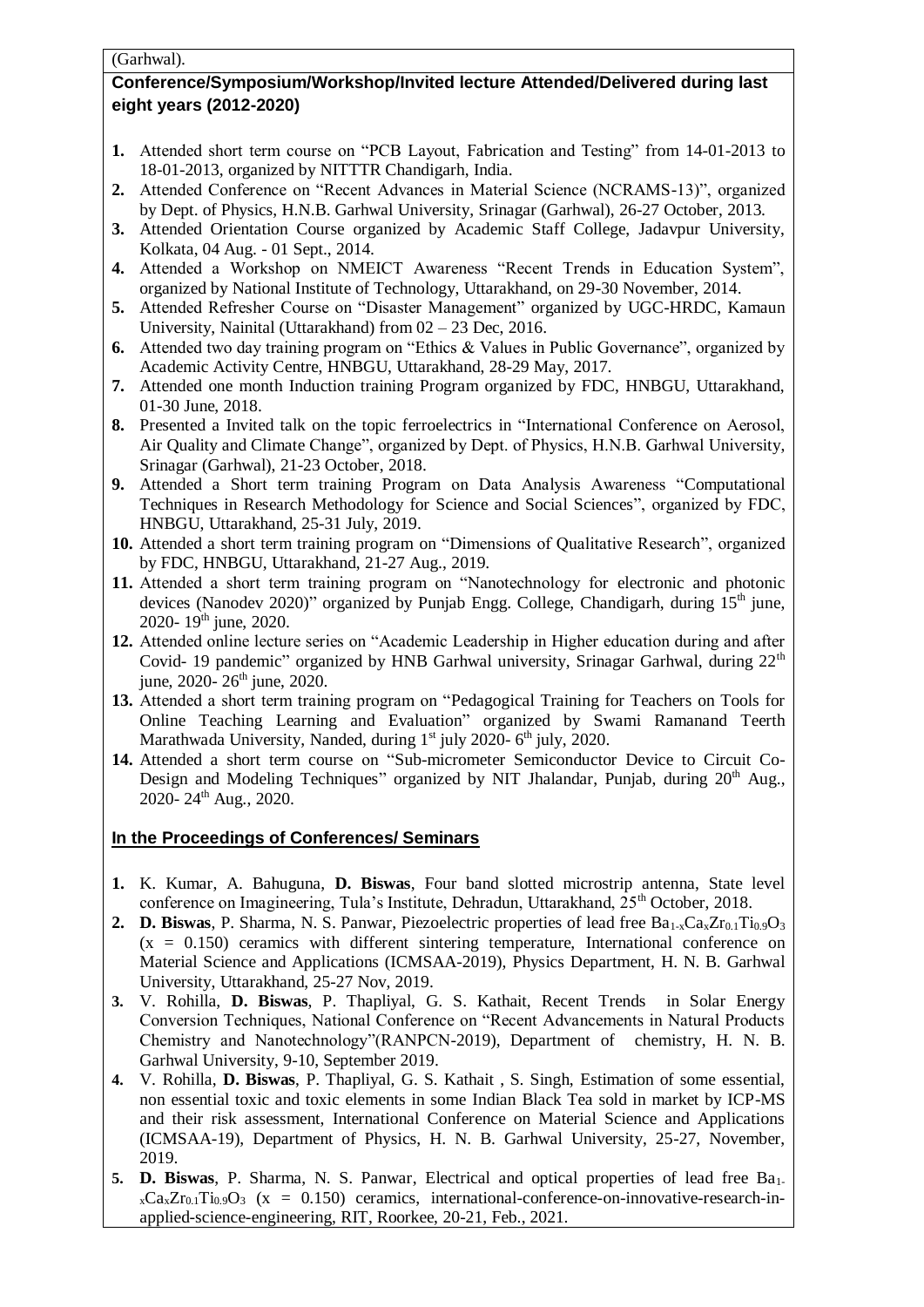#### **Conference/Symposium/Workshop Organized during last eight years (2012-2020)**

1. Organized the '**World IPR day'**, jointly with UCOST, Dehradun at USIC Department, HNB Garhwal University, Srinagar (Garhwal), April 26, 2014.

## **SCI Indexed Publications**

- **1. D. Biswas**, G. S. Kathait, P. Thapliyal, V. Rohilla & S. Singh "Temperature dependence of dielectric properties of sodium potassium niobate ceramics for different values of x (Na1−xKxNbO3)", *Ferroelectrics*, Vol. **526**, pp. 168–175, 2018. (IF- 0.699) (SCI Indexed)
- **2.** T. Singh, B. Gangil, A. Patnaik, **D. Biswas**, G. Fekete "Agriculture waste reinforced corn starch based biocomposites: Effect of rice husk/walnut shell on physicomechanical, biodegradable and thermal properties", *Materials Research Express*, Vol. **06** (04), pp. 1- 23, 2019. (IF- 1.92) (SCI Indexed)
- **3. D. Biswas**, G. S. Kathait, P. Thapliyal, V. Rohilla, S. Singh & J. Negi "Converse piezoelectric properties of K and Na-modified  $(Na_{1-x}K_x)$  NbO<sub>3</sub> lead free ceramics for x=0.08 and 0.17", *Ferroelectrics,* Vol. **550**, pp. 228–232, 2019. (IF- 0.699) (SCI Indexed)
- **4. D. Biswas et al** "Microcontroller based data acquisition system using error reduction technique", *International Journal of Engineering, Science and Technology*, Vol. **11**, No. 3, pp. 40-48, 2019. (IF- 0.50) (UGC Listed)
- **5.** G. S. Kathait, **D. Biswas**, P. Thapliyal, V. Rohilla & S. Singh " Influence of Escaping of Na & K on physical properties in Lead-Free Na0.92K0.08NbO<sup>3</sup> Ceramic", *Ferroelectrics,* Vol. **551**, pp. 40–46, 2019. (IF- 0.699) (SCI Indexed)
- **6.** T. Singh, B. Gangil, B. Singh, S. K. Verma, **D. Biswas**, G. Fekete "Natural-synthetic fiber reinforced homogeneous and functionally graded vinylester composites: Effect of bagasse-Kevlar hybridization on wear behavior", *J. Mater Res Technology*, Vol. **8**, No. 6, pp. 5961- 5971, 2019. (IF- 5.32) (SCI Indexed)
- **7.** G. S. Kathait, N. S. Panwar, **D. Biswas**, P. Thapliyal, V. Rohilla & S. Singh "Sintering Effect on Electrical Properties and Morphology of Lead-Free  $Na_{0.92}K_{0.08}NbO_3$  Ceramics", *Science of Sintering,* Vol. **51,** 2019. (IF- 1.12) (SCI Indexed)
- **8.** V. Rohilla, G. S. Kathait, **D. Biswas**, P. Thapliyal, & B. Rohilla "Estimation of Heavy Metals in some Indian Black Tea Leaves by Inductively Coupled Plasma Mass Spectrometer (ICPMS) and associated Health Risks", *Indian Journal of Agricultural Research,* Vol. **A-5429**, pp. 1-6, 2020. (IF- 0.35) (SCI Indexed)
- **9. D. Biswas**, N. S. Panwar, P. Sharma "Converse piezoelectric properties of lead free Ba<sub>1</sub>.  $_{x}Ca_{x}Zr_{0.1}Ti_{0.9}O_{3}$  (x = 0.055) ceramics using double sintered method", *Ferroelectrics*, Vol. **568:1**, pp. 95–103, 2020. (IF- 0.699) (SCI Indexed)
- **10.** V. Rohilla, **D. Biswas**, P. Thapliyal, G. S. Kathait, S. Singh "Estimation of some essential, non essential toxic and toxic elements in some Indian black tea sold in market by 'ICP-MS'and their risk assessment", *Applied Innovative Research CSIR-NISCAIR*, **Vol. 2**, pp. 226-230, 2020. (UGC Listed)
- **11.** D. Das, **D. Biswas**, A. K. Hazarika, S. Sabhapondit, R. B. Roy, B. Tudu, R. Bandyopadhyay "CuO Nanoparticles Decorated MIP-based Electrode for Sensitive Determination of Gallic Acid in Green Tea", *IEEE Sensors Journal*, **Vol. 21**, No. 5, pp. 5687 – 5694, 2021. (IF- 3.360) (SCI Indexed)
- **12.** A. K. Gautam, R. S. Negi, S. Kumar, **D. Biswas** and S. Rawat "The Seasonal and Morphological Analysis of Airborne PM<sub>10</sub> and PM<sub>2.5</sub> in Srinagar Garhwal (Himalaya Region)", India**,** IJEP, **vol. 40 (11):** 1154-1163 (2020). (UGC Listed)
- **13. D. Biswas**, P. Sharma, N. S. Panwar "Dielectric properties of  $Na_{1-x}K_xNbO_3$  (NKN) (0.160)  $\leq$  x  $\leq$  0.200) ceramics synthesized by double sintered method", *Ferroelectrics*, Vol. **571**, pp. 214–229, 2021. (IF- 0.699) (SCI Indexed)
- **14. D. Biswas**, P. Sharma, N. S. Panwar "Structural and electrical properties of lead free Na1  $x_K$ K<sub>x</sub>NbO<sub>3</sub> (0.160  $\le x \le 0.200$ ) ceramics", *Ceramics International*, Vol. 47, pp. 13814– 13819, 2021. (IF- 4.570) (SCI Indexed)
- **15. D. Biswas**, P. Sharma, N. S. Panwar "Composition dependent electrical properties of  $(Ba_{1-x}Ca_{x}Zr_{0,1}Ti_{0,9})O_{3}$  ceramics, near morphotropic phase boundary (0.140  $\leq x \leq$ 0.160)", *ECS Journal of Solid State Science and Technology*, **Vol. 10,** pp. 033002, 2021. (IF- 2.070) (SCI Indexed)
- **16.** J. Negi, **D. Biswas**, N. S. Panwar "Piezoelectric Properties of Ta  $(\leq 5 \text{ (mole)}\%)$  Doped in Na0.685K0.315NbO3", *IJPAP,* Vol. **59**, pp. 740–743, 2021. (IF- 0.923) (SCI Indexed)
- **17. D. Biswas**, P. Sharma, N. S. Panwar "Effect of sintering on the piezoelectric